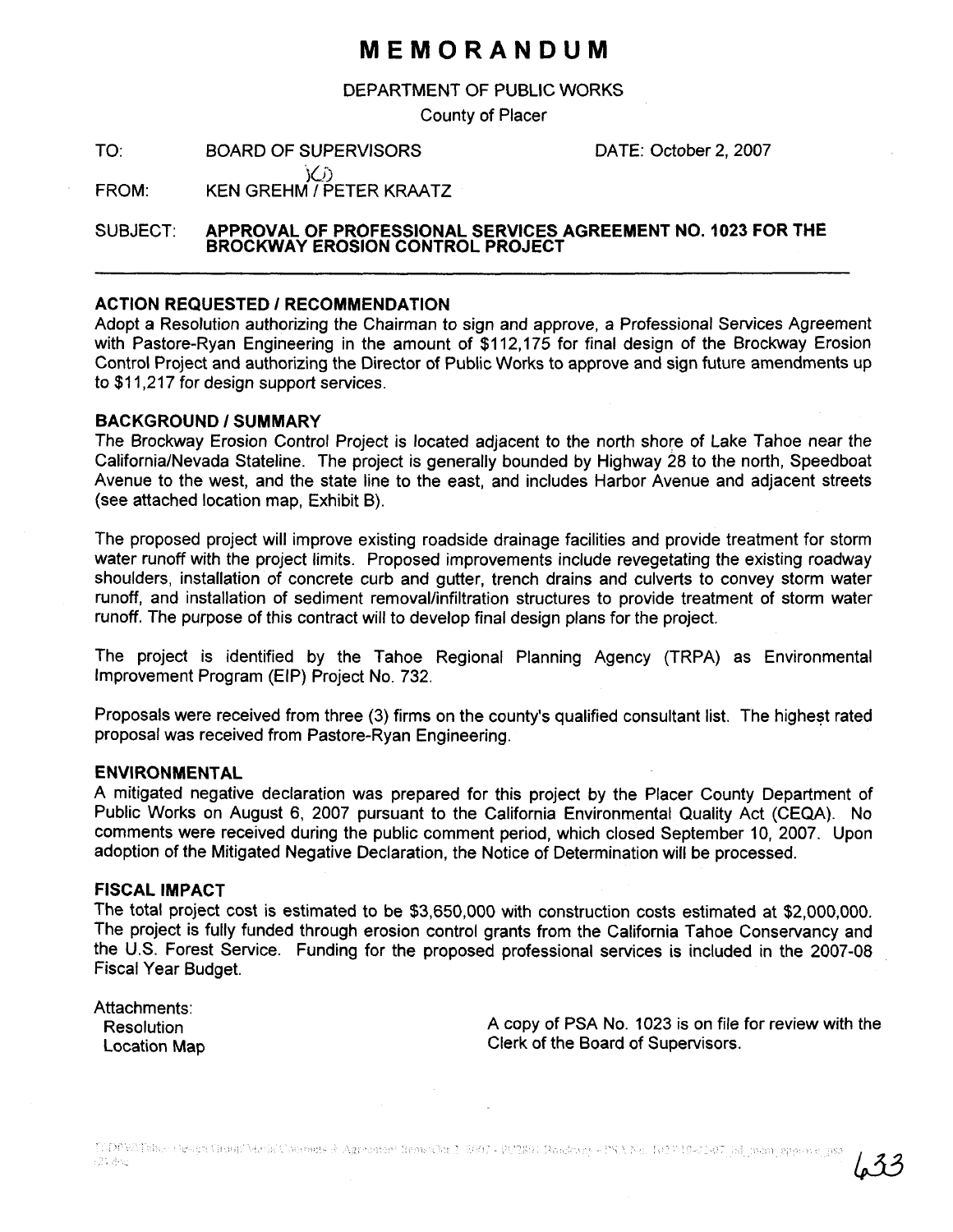# Before the Board of Supervisors County of Placer, State of California

In the matter of: A RESOLUTION APPROVING AND AUTHORIZING THE CHAIRMAN TO SIGN AND APPROVE, WITH COUNTY COUNSEL REVIEW AND Resol. No: .............................. APPROVAL OF NECESSARY BONDS AND INSURANCE, PROFESSIONAL SERVICES AGREEMENT NO. 1023 BETWEEN PLACER COUNTY AND PASTORE-RYAN ENGINEERING FOR THE BROCKWAY EROSION CONTROL .......................................... PROJECT AND AUTHORIZING THE DIRECTOR OF First Reading: PUBLIC WORKS TO APPROVE AND SIGN FUTURE CONTRACT AMENDMENTS

| Ord. No: |  |
|----------|--|
|----------|--|

The following RESOLUTION was duly passed by the Board of Supervisors

of the County of Placer at a regular meeting held **<sup>I</sup>**

by the following vote on roll call:

Ayes:

Noes:

Absent:

Signed and approved by me after its passage.

Chairman, Board Of Supervisors

Attest: Clerk of said Board

BE IT HEREBY RESOLVED by the Board of Supervisors of the County of Placer, State of California, that this Board approves and authorizes the Chairman to sign and approve, with County Counsel review and approval of necessary bonds and insurance, Professional Services Agreement No. 1023 with Pastore-Ryan Engineering for the design support services of the Brockway Erosion Control Project in the amount of \$112,175 and authorizes the Director of Public Works to approve and sign future contract amendments up to \$11,217.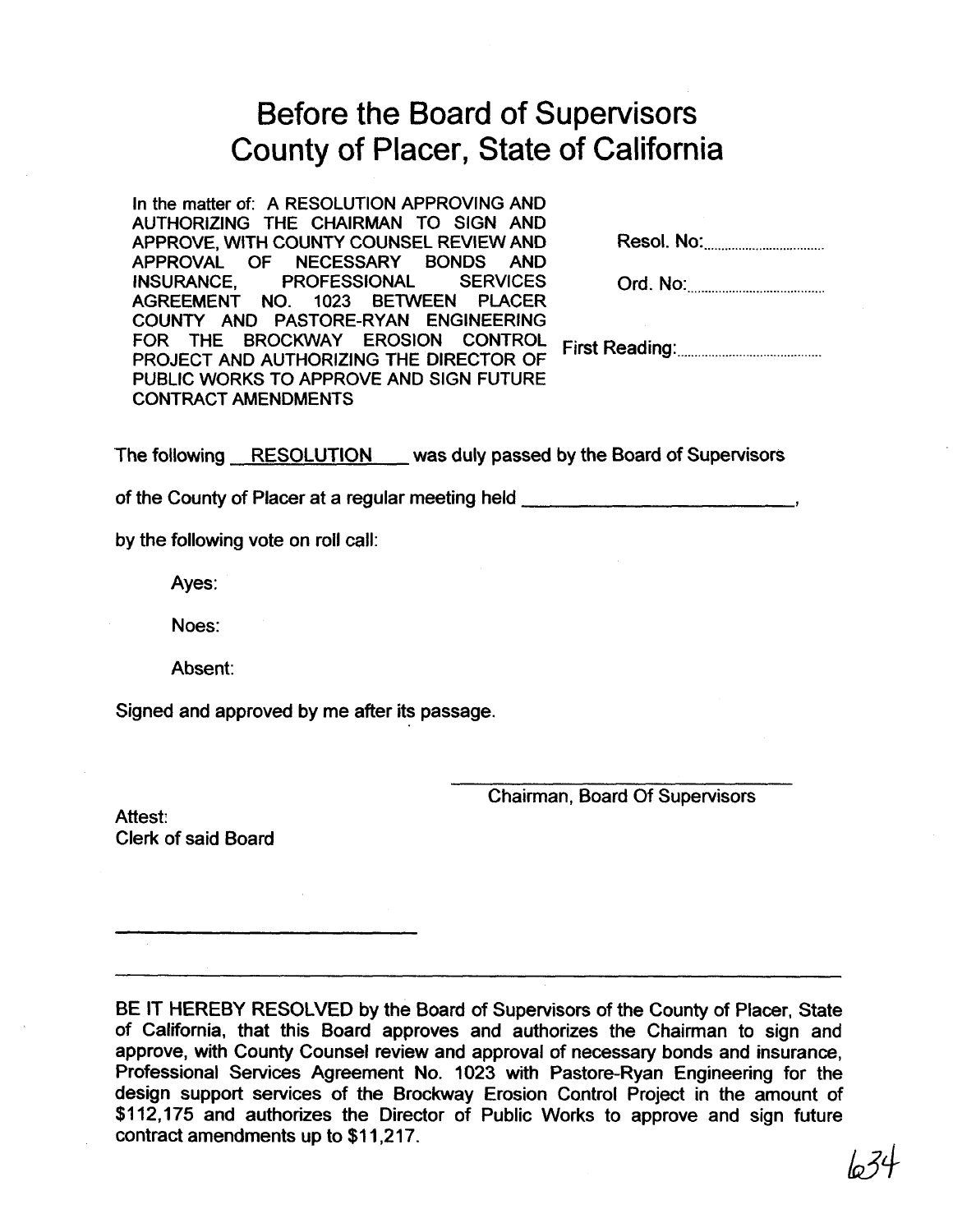